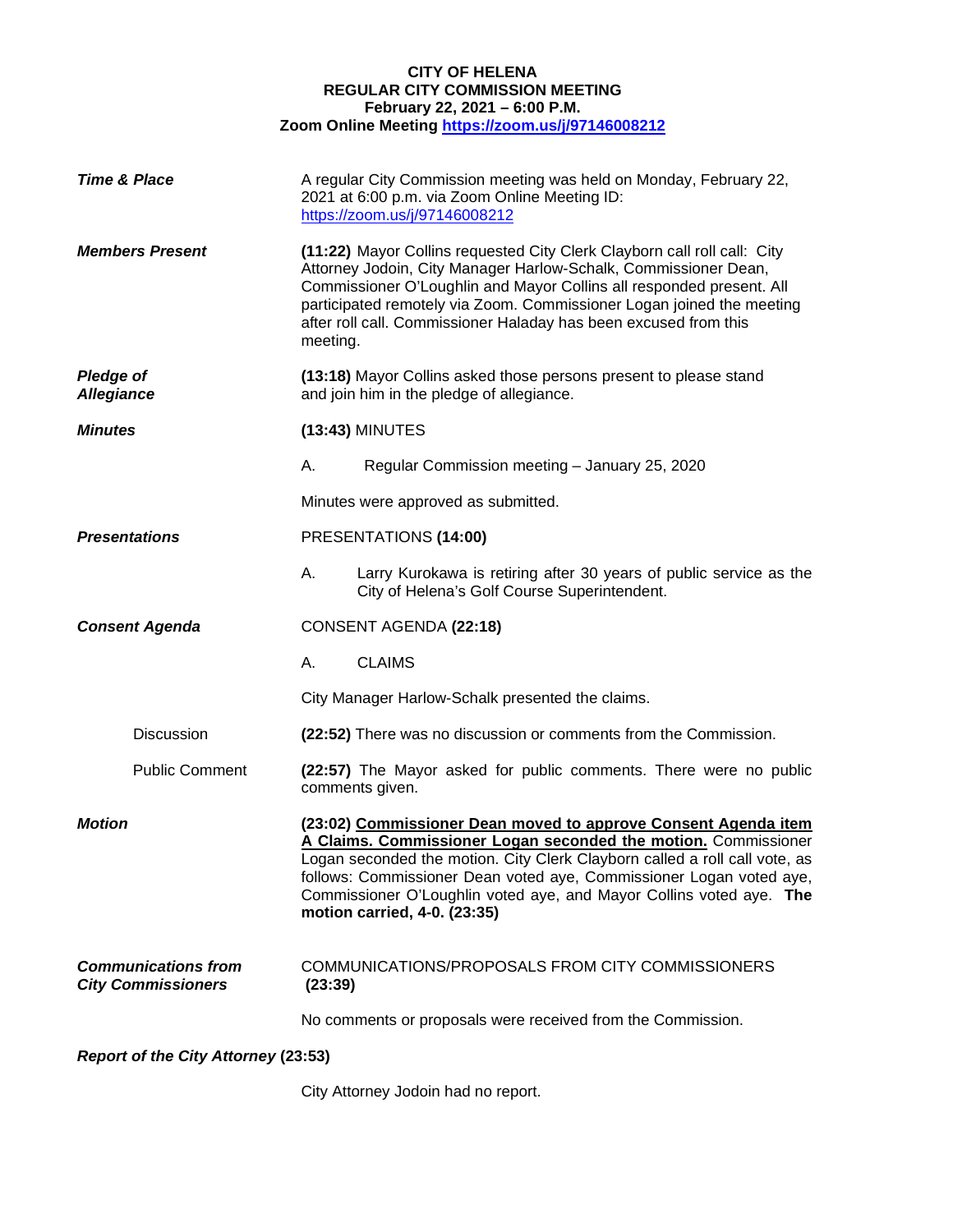## *Report of the City Manager* **(24:06)**

|                     | City Manager Harlow-Schalk pointed out that Consent Agenda Item B had<br>not been addressed. She recommended that item be moved down into<br>the agenda so that the report may be discussed. The Commission<br>acknowledged moving it down further on the agenda.                                                                                                                                                                                                                                                                                                                 |
|---------------------|-----------------------------------------------------------------------------------------------------------------------------------------------------------------------------------------------------------------------------------------------------------------------------------------------------------------------------------------------------------------------------------------------------------------------------------------------------------------------------------------------------------------------------------------------------------------------------------|
|                     | (26:38) City Manager Harlow-Schalk introduced the new Human<br>Resource Director Renee McMahaon.                                                                                                                                                                                                                                                                                                                                                                                                                                                                                  |
|                     | (28:14) City Manager Harlow-Schalk gave a report regarding a loan to<br>Artisan LLP Mortgage that was entered into with the city on May 9, 2005,<br>where the city altered the loan that was originally entered into in 1997.<br>The payments on that loan had been deferred since 2005 and payments<br>began on April 1, 2020, however, since that time no payments had been<br>made. Discussion with Artisan and the city are active regarding payment<br>and payment options of the loan.                                                                                      |
|                     | It is requested that the Commission make a motion or direction to<br>continue the current loan or combine several of the seven options<br>proposed.                                                                                                                                                                                                                                                                                                                                                                                                                               |
| <b>Discussion</b>   | (33:26) Commissioner Dean had follow-up comments. Commissioner<br>Logan had follow-up questions. Commissioner O'Loughlin had follow-up<br>comments. Mayor Collins had follow-up comments. The commission<br>approved City Manager Harlow-Schalk to move forward with discussion<br>and payment options with Artisan LLP Mortgage.                                                                                                                                                                                                                                                 |
|                     | (38:47) Update on fire service and study information.<br>А.                                                                                                                                                                                                                                                                                                                                                                                                                                                                                                                       |
|                     | Fire Chief Ken Wood reported in 2006, the City of Helena hired<br>Emergency Services Consulting Inc. to review the City's fire service.<br>Based on this review, in 2007, the City established the Fire Protective<br>Services Review Committee. Both recognized the importance of meeting<br>National Fire Protection Agency (NFPA) 1710 response times and<br>recommended adding a third Fire Station on the north end of the city by<br>2012/013. To date, this station has not been added.                                                                                    |
|                     | The Fire Chief will provide a presentation on the impact of not having the<br>third fire station including increased 911 calls for service, emergency<br>response times, overlapping calls, and responder delay or even lack of<br>response A third Fire Station is necessary, has been so for a long time<br>and even historically been approved, but not implemented. Until there is a<br>new station, the City is risking a devastating impact in Helena.                                                                                                                      |
| Proposal/Objective: |                                                                                                                                                                                                                                                                                                                                                                                                                                                                                                                                                                                   |
|                     | It is recommended that the Commission include in its Strategic Outcomes<br>a priority to improve Fire and EMS service in Helena to include: forming a<br>stakeholder task force to review the 2006 and 2008 studies, seek current<br>information from staff including urban/wildland interface service as well as<br>inter-local agreements, identify current needs, recommend improvements<br>and offer funding options to include the establishment of a third Fire<br>Station on the north end of the city. Anticipated members of this task force<br>to be requested include: |
|                     | •Helena Citizens Council<br>•Federal and State government                                                                                                                                                                                                                                                                                                                                                                                                                                                                                                                         |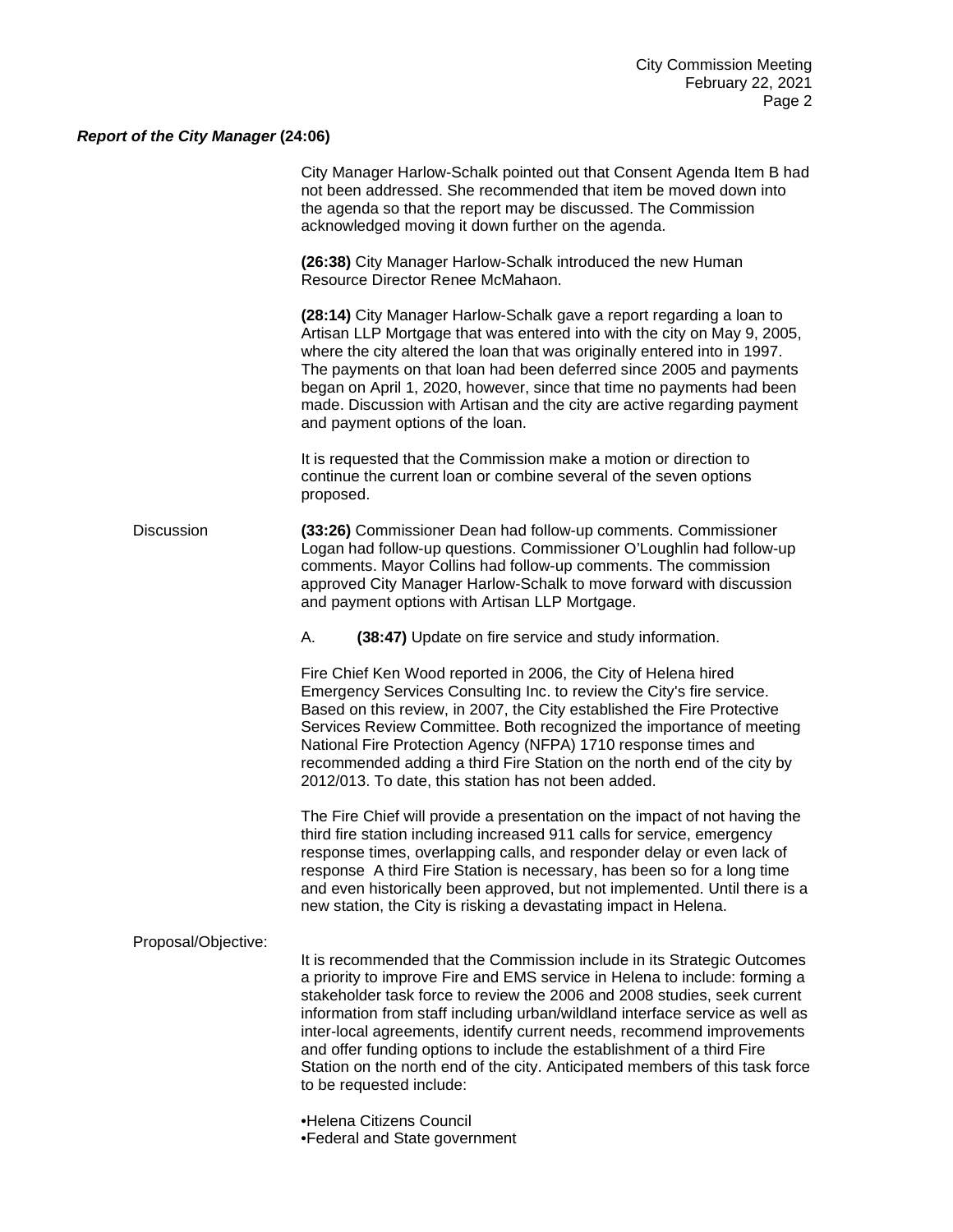|                        | r ay <del>o</del> J                                                                                                                                                                                                                                                                                                                                                                                                                                                                                                                                                                                                                                                                                                                                                                                                                                                                           |
|------------------------|-----------------------------------------------------------------------------------------------------------------------------------------------------------------------------------------------------------------------------------------------------------------------------------------------------------------------------------------------------------------------------------------------------------------------------------------------------------------------------------------------------------------------------------------------------------------------------------------------------------------------------------------------------------------------------------------------------------------------------------------------------------------------------------------------------------------------------------------------------------------------------------------------|
|                        | .Rural Fire and Lewis and Clark County<br>•St. Peters Health<br>•Helena College<br>•Firefighter's Union<br>•Fort Harrison and the VA Hospital<br>•Helena Regional Airport<br>•Helena School system<br>•Lewis and Clark County<br>•East Helena                                                                                                                                                                                                                                                                                                                                                                                                                                                                                                                                                                                                                                                 |
|                        | Additionally, the cascading effect of future development outside City<br>borders which may be incorporated in the City should be evaluated by the<br>City's joint City/County Planning Committee. The Committee should be<br>asked to recommend to the City and the County how emergency services<br>outside of city borders will be accommodated in the future knowing that<br>many County households may seek or be required to seek incorporation<br>in the City.                                                                                                                                                                                                                                                                                                                                                                                                                          |
|                        | It is recommended that the Commission incorporate into its Strategic<br>Outcomes a priority to improve Fire and EMS service in Helena to include:<br>forming a stakeholder task force to review the 2006 and 2008 studies,<br>seek current information from staff including urban/wildland interface<br>service as well as inter-local agreements, identify current needs,<br>recommend improvements and offer funding options to include the<br>establishment of a third Fire Station on the north end of the city.<br>Additionally, it is recommended that the Commission make a motion<br>which requests the City's joint City/County Planning Committee<br>recommend to the City and the County how emergency services outside<br>of city borders will be accommodated in the future knowing that many<br>County households may seek or be required to seek incorporation in the<br>City. |
| <b>Discussion</b>      | (59:45) Commissioner O'Loughlin had follow-up questions. Commissioner<br>Dean had follow-up questions. Commissioner Logan had follow-up<br>questions. The Commission felt comfortable in future discussion on this<br>topic.                                                                                                                                                                                                                                                                                                                                                                                                                                                                                                                                                                                                                                                                  |
| <b>Report from HCC</b> | COMMUNICATIONS FROM THE HELENA CITIZENS COUNCIL<br>(1:23:23)<br>HCC Chairperson Denise Roth Barber gave a report.                                                                                                                                                                                                                                                                                                                                                                                                                                                                                                                                                                                                                                                                                                                                                                             |
| <b>Regular Items</b>   | REGULAR ITEMS (1:25:38)                                                                                                                                                                                                                                                                                                                                                                                                                                                                                                                                                                                                                                                                                                                                                                                                                                                                       |
|                        | А.<br>CONSIDER A RESOLUTION ESTABLISHING A POLICY THAT<br>ALL DEPARTMENT DIRECTOR-LEVEL EMPLOYEES SHOULD<br>BE RESIDENTS OF THE CITY OF HELENA WHILE EMPLOYED<br>BY THE CITY OF HELENA (1:25:50)                                                                                                                                                                                                                                                                                                                                                                                                                                                                                                                                                                                                                                                                                              |
| <b>Staff Report</b>    | City Manager Harlow-Schalk gave a report. On November 19,<br>2018, the Helena City Commission adopted a resolution that all City of<br>Helena Directors live within the City limits. While the Commission can<br>exercise any power not prohibited by the Montana Constitution, state law,<br>or the charter itself, the Commission's adoption of the resolution did not<br>foresee the impact of a global pandemic and the cascading impact on to<br>the availability of housing in the community.                                                                                                                                                                                                                                                                                                                                                                                           |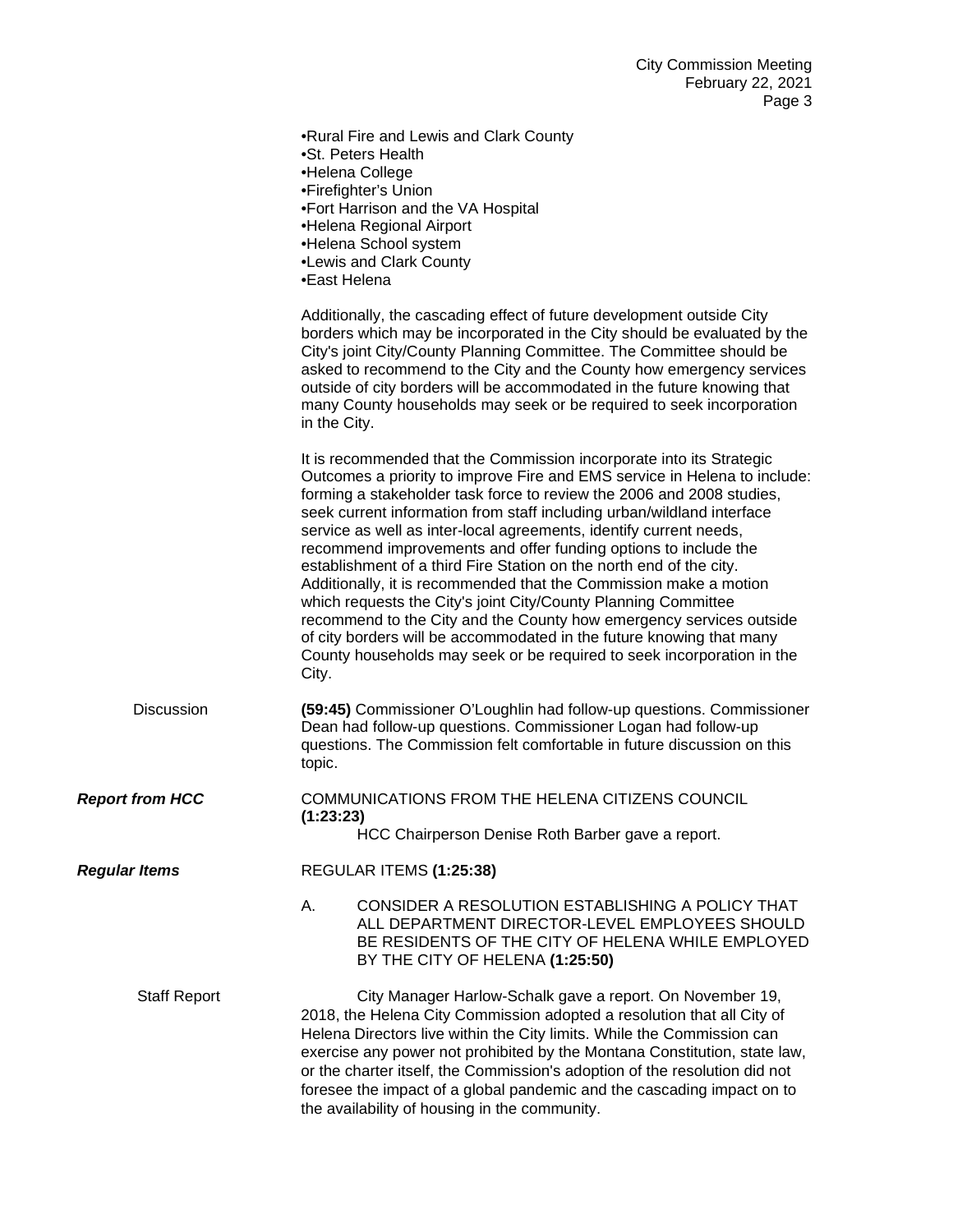As discussed with many Commission members, it is of great importance to them that leaders of the organization receive the services they manage. It is well understood that no matter where you live in the greater Lewis and Clark valley as well as in neighboring communities, Helena is the destination for primary services. That is, even if a Director were to live outside of City limits, they must come to Helena for many of conveniences which include shopping, recreating, medical appointments and other services. Indeed, these leaders are often working more than 40 hours a week, in city facilities, and spending less time with their families at home where they live in City.

With the pandemic, the impact on operations of this requirement became heightened. The city may lose key leadership positions due to an inability to find housing that meets their family needs. Additionally, leaders already in the team may be lost because the pandemic has only made worse the confined area in which the growing family has to shared. That is, even current Directors in the city that need more space for their family cannot find it.

Most members of the leadership team fit within caveats offered in the resolution and as a result, a minority of leaders in crucial positions and their families are being impacted. Bozeman, Billings, Great Falls, Butte-Silver Bow and Kalispell do not require the Directors live within their corresponding city (Butte-Silver bow does have a county residency requirement which can be waived). Only the City of Missoula requires its Directors live within city limits.

The City's borders often do not stop services the City provides. Most citizens in the area surrounding the City must come to Helena for services like groceries and medical services. Also, many developments outside city limits receive water and sewer services which are only anticipated to grow in the future.

The pandemic and low construction of housing in Helena have made it difficult for Directors to find a home and as a result, the City may lose key leaders at a time when stability is long over-due in the organization. Staff is not recommending sweeping changes to the resolution. Instead, in the two places where the work "shall" exists, the word be revised to "should". This ensures leaders of the organization are clear on the expectations of the Commission and yet, does not limit the City's ability to attract and retain talented leaders.

The City reduces its potential to lose talented leaders to the City organization by ensuring the flexibility of housing options during difficult housing times. When the restriction was first adopted, the advantage noted was that Directors would be more in tune with the services they deliver. In the three years since adoption of the resolution, there is no evidence that services are better or worse because of residency requirements or even more informed.

In fact, many among the City's leadership team met the caveats and do not live in the City; yet, their service delivery has not seen a decrease or improvement that can be correlated to their residency. Residency is not proven to improve service delivery. Focus, talented leadership improves service delivery. The residency requirement has had an even greater impact negatively onto their morale during the pandemic as the burden of space onto the family unit is far greater.

Staff recommended the approval of a resolution establishing a policy that all department director-level employees should be residents of the City of Helena while employed by the City of Helena.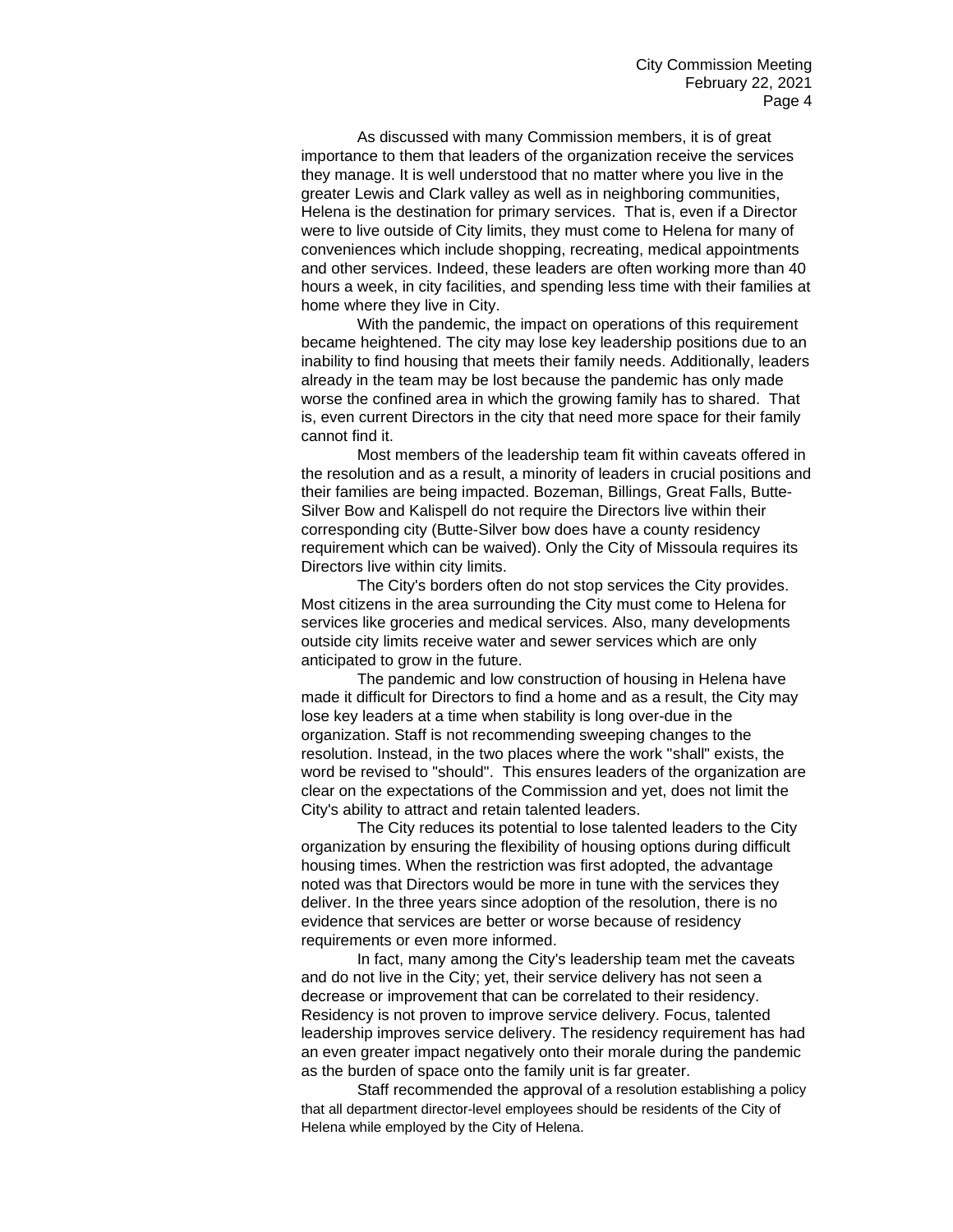Discussion **(1:30:31)** Commissioner Logan had follow-up questions. Commissioner O'Loughlin had follow-up questions and discussion. Commissioner Dean had follow-up questions. Public Comment **(1:50:40)** The Mayor asked for public comments. There were no public comments given. Discussion **(1:51:02)** City Manager Harlow-Schalk had further discussion.

Commissioner O'Loughlin had follow-up discussion. Commissioner Dean had follow-up discussion. Mayor Collins had follow-up discussion. Commissioner Logan had follow-up discussion.

*Motion* **(1:57:01) Commissioner O'Loughlin moved to table the resolution establishing a policy that all department director-level employees should be residents of the City of Helena while employed by the City of Helena until the next Commission Meeting.** No second was given.

> **(1:58:03) Commissioner Dean Commissioner moved to repeal policy 20500 and accepting the resolution establishing a policy that all department director-level employees should be residents of the City of Helena while employed by the City of Helena and that this policy should be reviewed in the next 12-months.** Commissioner Logan seconded the motion. City Clerk Clayborn called a roll call vote, as follows: Commissioner Dean voted aye, Commissioner Logan voted aye, Commissioner O'Loughlin voted nay and Mayor Collins voted aye. **The motion carried, 3-1. (1:59:47)**

B. CONSIDER A BUDGET ADJUSTMENT TO TRANSFER APPROPRIATION AUTHORITY FROM THE CONTINGENCY ACCOUNT IN THE GENERAL FUND TO THE FACILITIES FUND (212). **(2:00:15)**

Staff Report Director Sheila Danielson and Budget Analyst Chris Couey gave a report. On October 13, 2020 the Commission instructed staff to identify a place within the budget to cover the cost of repairs needed at the Grandstreet Theatre. The amount was estimated to be around \$25,000. After completing some of the work and receiving firm estimates on the remaining work the total amount for this project will be \$25,575.00. Staff has identified the Contingency Account within the General Fund as the first and most viable option to reallocate this amount of spending. Section 5, parts A and B of Resolution 20609 grant the City Manager authority to transfer this budget authority to "budgets within the General Fund or other City funds" so long as the City Manager advises the Commission and the Public of the intent to do so at a Commission meeting or public work session. Notice of intent is hereby given and staff requests to hear any objections to the budget adjustment from the Commission and the Public.

The Facilities Fund will not be liable for the cost of repairs approved by the Commission as the fund has not collected adequate revenue from the lease agreement to cover such a repair from its reserve.

This accounts for nearly half of the annual budget for the Contingency Account.

Discussion **(2:03:34)** There was no comments or questions from the commission.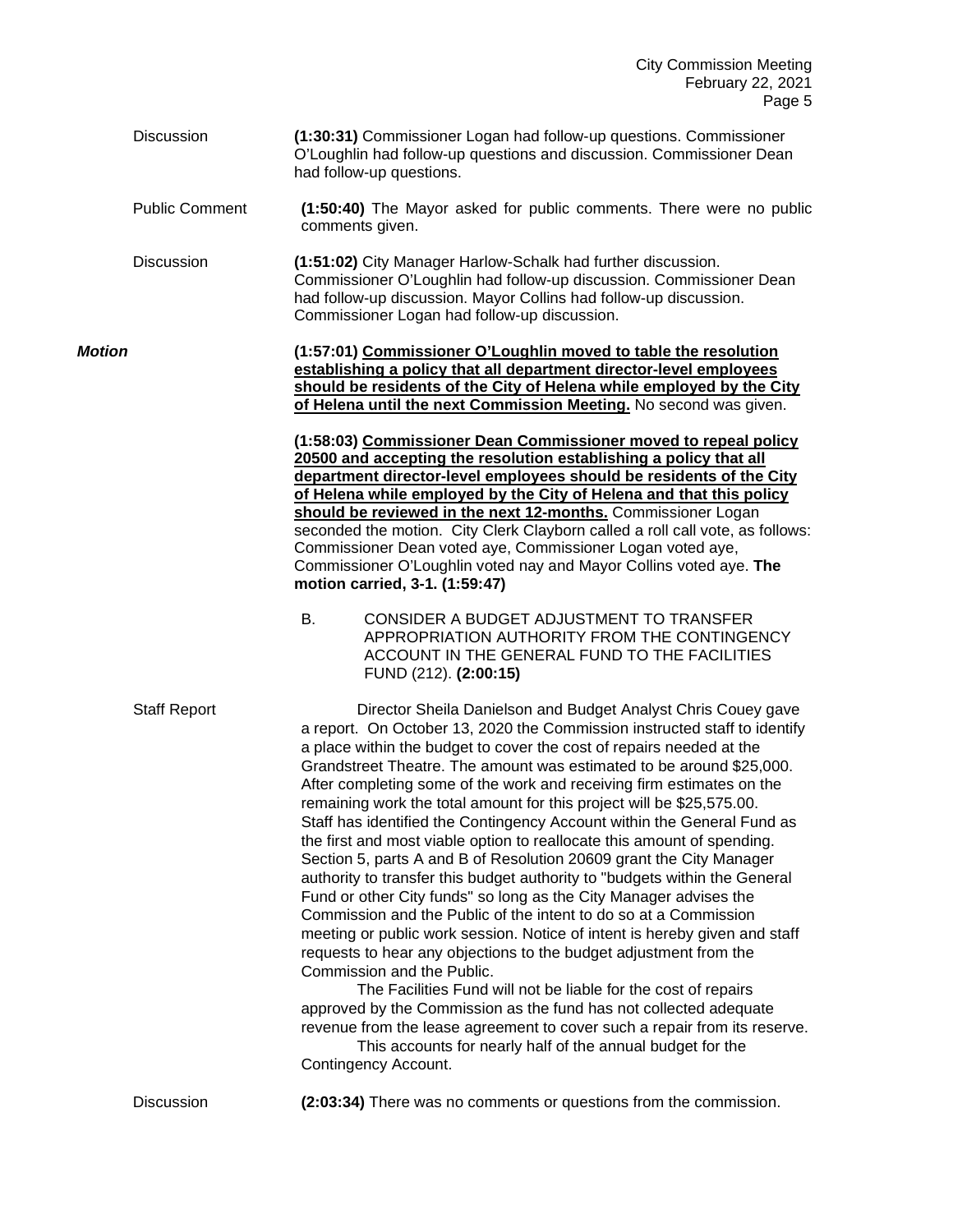Public Comment **(2:03:44)** The Mayor asked for public comments. There were no public comments given.

C CONSIDER A RESOLUTION ESTABLISHING SOLID WASTE REDUCTION GOALS AND A METHOD TO ACHIEVE THOSE GOALS FOR THE CITY OF HELENA. **(2:04:58)**

Staff Report Sustainability Coordinator Patrick Judge and Citizen Conservation Board Ann Brodsky reported on the City of Helena's 2009 Climate Action Plan recommended that the City achieve a 2020 solid waste diversion rate of 35%, which is currently the national average. Through recycling and composting, the diversion rate at the Transfer Station has increased from approximately 14% to approximately 20%. On June 29, 2020, the City Commission adopted a new Growth Policy including provisions consistent with Montana's Integrated Waste Management Act (IWMA). The Montana IWMA and the Helena Growth Policy both call for increased diversion of solid waste through the commonly recognized waste hierarchy principles of "reduce, reuse, recycle, and compost" before landfilling.

> The proposed resolution, developed by the Citizen Conservation Board in consultation with the Sustainability Coordinator and the Public Works Department, would set a new goal of 50% diversion by 2040 and an interim goal of 35% by 2030. The resolution clarifies that these waste reduction goals are not intended to be final goals for the City. The City Commission is asked to revisit these goals every 5 years, starting in 2027. The resolution further calls for the development of a Strategic Plan for Waste Reduction.

> Adoption of this resolution would reaffirm Helena's commitment to diversion as the preferred solid waste management option, and establish clear targets for meaningful reductions in landfill percentages. Achieving those goals would help conserve natural resources and reduce greenhouse gas emissions. The proposed Strategic Plan for Waste Reduction would provide specific strategies for achieving those goals.

> According to the United States Environmental Protection Agency, 42% of all U.S. greenhouse gas emissions are associated with the management of materials (including food) as they flow through the economy, from extraction or harvest, production and transport, provision of services, reuse, and disposal. Unlike many greenhouse gas mitigation options, waste management is largely determined at the local level. Reusing and recycling materials saves considerable energy (e.g. recycling aluminum uses approximately 90% less energy than smelting new aluminum from bauxite ore) and generally conserves natural resources. The development of a Strategic Plan for Waste Reduction would require funding. The Citizen Conservation Board has requested that \$60,000 be included in the FY2022 budget for the purpose of hiring a consultant to prepare the plan.

> Staff recommends approval of a resolution establishing solid waste reduction goals and a method to achieve those goals for the City of Helena.

Discussion **(2:11:23)** Commissioner Dean had follow-up discussion and questions. Commissioner O'Loughlin had follow-up discussion and questions. Commissioner Logan had follow-up discussion and questions.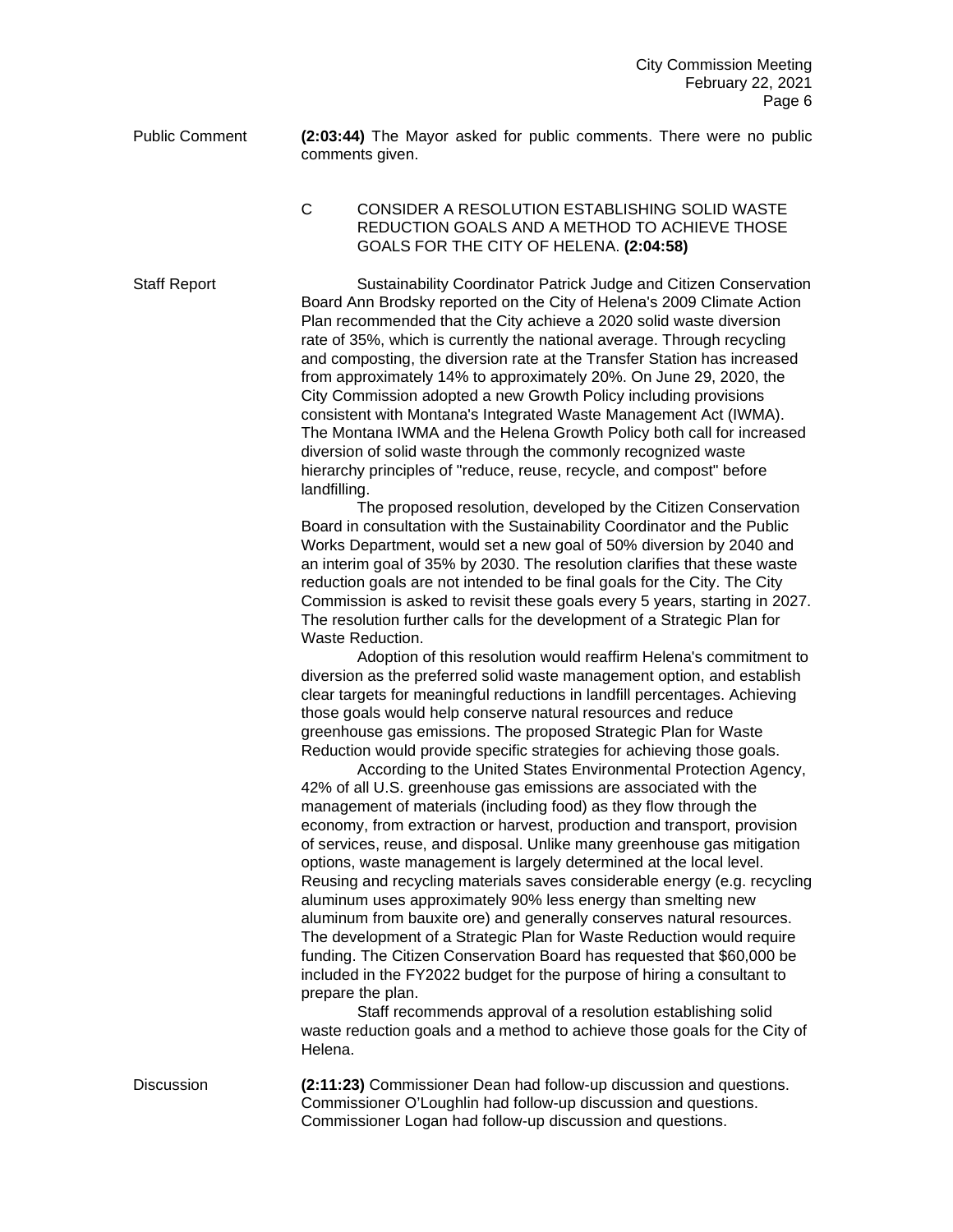| <b>Public Comment</b>  | (2:33:41) The Mayor asked if there was anyone wishing to make public<br>comment on this item.                                                                                                                                                                                                                                                                                                                                                                                                                                                                                                                                                                                                                                                                                                                                                                                  |
|------------------------|--------------------------------------------------------------------------------------------------------------------------------------------------------------------------------------------------------------------------------------------------------------------------------------------------------------------------------------------------------------------------------------------------------------------------------------------------------------------------------------------------------------------------------------------------------------------------------------------------------------------------------------------------------------------------------------------------------------------------------------------------------------------------------------------------------------------------------------------------------------------------------|
|                        | Eric Griffin gave public comment. Denise Barbara gave public comment.<br>Pete Anderson gave public comment. Mark Juedeman gave public<br>comment. Chelsea Paschall provided written comments.                                                                                                                                                                                                                                                                                                                                                                                                                                                                                                                                                                                                                                                                                  |
| Discussion             | (2:46:18) Commissioner Dean had follow-up discussion and questions.                                                                                                                                                                                                                                                                                                                                                                                                                                                                                                                                                                                                                                                                                                                                                                                                            |
| <b>Amended Motion</b>  | (2:48:45) Commissioner Dean moved to adopt a Resolution<br>establishing solid waste reduction goals and amending section 2 to<br>50% diversion by 2030 and 75% diversion by 2040 and a method to<br>achieve those goals for the City of Helena. Commissioner O'Loughlin<br>seconded the motion. City Clerk Clayborn called a roll call vote, as<br>follows: Commissioner Dean voted aye, Commissioner Logan voted nay,<br>Commissioner O'Loughlin voted aye and Mayor Collins voted nay. The<br>motion stands, 2-2. (2:51:16)                                                                                                                                                                                                                                                                                                                                                  |
| <b>Amended Motion</b>  | (2:51:26) Commissioner O'Loughlin moved the current Resolution as<br>it stands to adopt a Resolution establishing solid waste reduction<br>goals and a method to achieve those goals for the City of Helena as<br>proposed in the resolution. Commissioner Dean seconded the motion.<br>City Clerk Clayborn called a roll call vote, as follows: Commissioner Dean<br>voted aye, Commissioner Logan voted nay, Commissioner O'Loughlin<br>voted aye, and Mayor Collins voted aye. The motion carries, 3-1.<br>(2:52:05)                                                                                                                                                                                                                                                                                                                                                        |
| <b>Public Hearings</b> | PUBLIC HEARINGS (2:52:22)                                                                                                                                                                                                                                                                                                                                                                                                                                                                                                                                                                                                                                                                                                                                                                                                                                                      |
|                        | CONSIDER AN ORDINANCE AMENDING THE CITYS<br>А.<br>REGULATIONS CONCERNING THE PARKING OF VEHICLES,<br>TRAILERS, RECREATIONAL VEHICLES, AND BOATS ON CITY<br>STREETS DURING WINTER BY AMENDING TITLE 7, PUBLIC<br>WAYS AND PROPERTY, CHAPTER 8 SNOW AND ICE, OF THE<br>HELENA CITY CODE. (2:52:47)                                                                                                                                                                                                                                                                                                                                                                                                                                                                                                                                                                               |
| <b>Staff Report</b>    | Transportation Systems Director David Knoepke reported the<br>current City Code does not reflect changes to snow route along 6th<br>Avenue or means to issuing a permit to construction trailers and other<br>minor revisions necessary to implement the code based on current needs<br>in the community.<br>Approve the revised ordinance to accurately describe the snow<br>route along 6th Avenue, allow the City Manager to permit construction<br>trailers along roadways between November 1 and April 15th and other<br>minor wording revisions.<br>Staff recommended approval of final passage of an ordinance<br>amending the city's regulations concerning the parking of vehicles,<br>trailers, recreational vehicles, and boats on city streets during winter by<br>amending Title 7, Public Ways and Property, Chapter 8 Snow and Ice, of<br>the Helena City Code. |
| Discussion             | (2:53:57) There was no discussion or questions from the Commission.                                                                                                                                                                                                                                                                                                                                                                                                                                                                                                                                                                                                                                                                                                                                                                                                            |
| <b>Public Comment</b>  | (2:54:11) The Mayor asked for public comments. There were no public<br>comments given.                                                                                                                                                                                                                                                                                                                                                                                                                                                                                                                                                                                                                                                                                                                                                                                         |